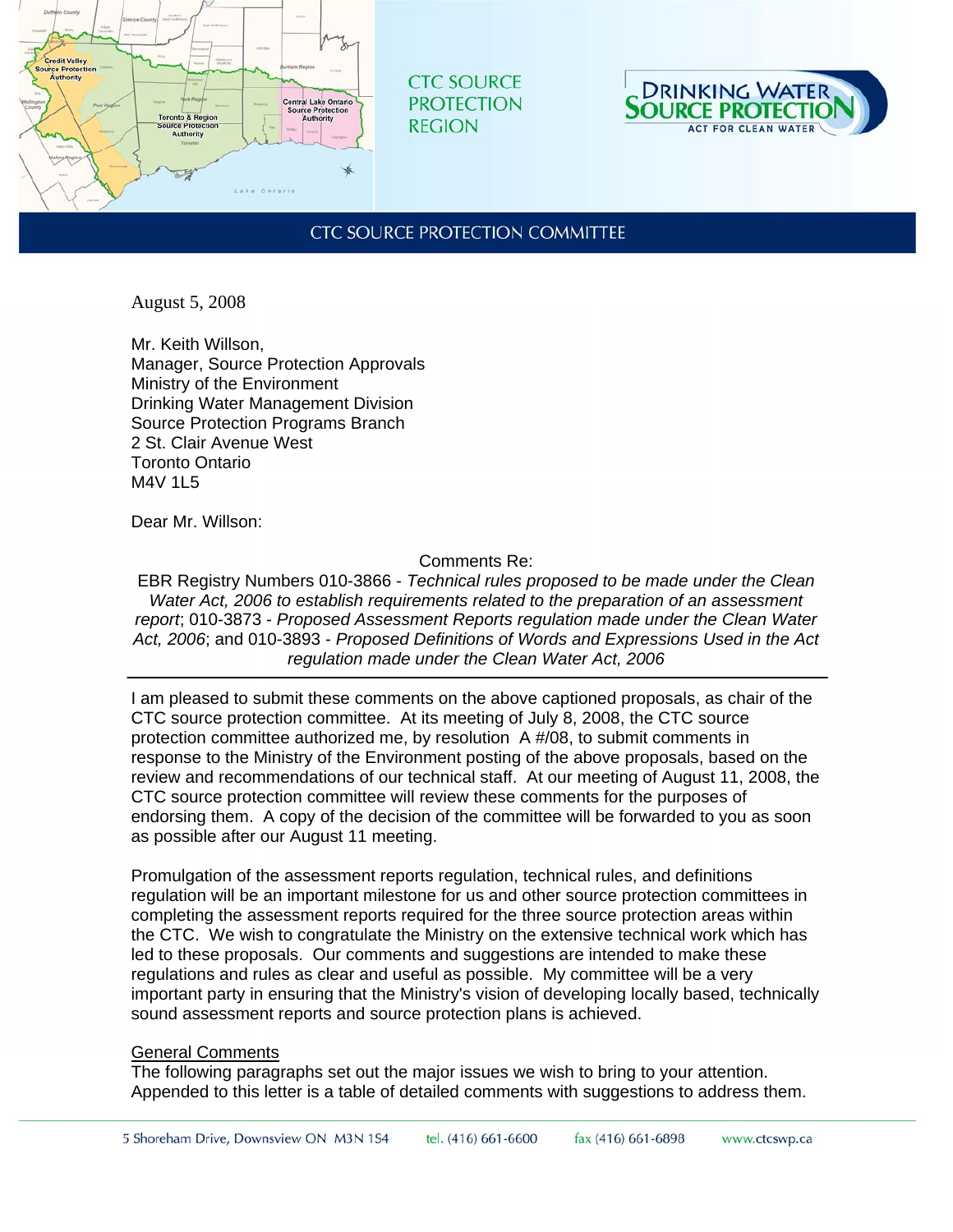All of these comments are ones that we would request your careful consideration in revising the proposed regulations and rules.

- 1. *Proposed Assessment Reports regulation made under the Clean Water Act, 2006* we have no specific comments on this proposed regulation. It should be noted that the CTC SPC has chosen to undertake more than the minimum number of public consultations specified in the Terms of Reference regulation and will likely do so again for the public consultation on our assessment reports. It is also important to recognize that the requirement to publish notices in the newspaper is a costly one in the CTC. The Terms of Reference notice was published once in the Toronto Daily Star and local weekly papers throughout the source protection region at a cost of approximately \$30K. This newspaper coverage was required to adequately reach the more than 4 million residents who live in either the rural and urban areas.
- 2. *Proposed definitions of words and expressions used in the Act regulation*  it is essential that the list of prescribed activities included in this regulation is sufficiently broad to encompass those switch can oppose a significant threat to drinking water. We are recommending that the list of activities be broadened to include cemeteries and activities, which remove overburden or reduce permeability.

Our technical staff has experience, suggesting that cemeteries can pose a threat to water quality. Within our source protection region, there are cemeteries in close proximity to municipal wells. We feel that the potential threat of these need to be evaluated and also to consider whether new cemeteries should be allowed to be established within a close proximity to a municipal well.

The vulnerability of an aquifer to contamination is influenced by the depth of overburden above the well screen. Activities which reduce the amount of overburden, can pose a threat in close proximity to a well. Activities which compact the soil or change the permeability of the overburden can reduce the amount of water which is recharged. This can pose a drinking water threat in areas where there are water quantity stresses. For these reasons, we feel that these activities should be part of the list of prescribed activities.

- 3. *Technical rules proposed to be made under the Clean Water Act, 2006 to establish requirements related to the preparation of an assessment report -* staff has suggested a number of changes to the technical rules which are described in the attached table. I wish to highlight the several of these in no particular order, which are more general in nature, but this does not diminish the importance of the remainder of the comments which are made in the table.
	- a. Part XI.1 –*Describing drinking water issues*. We do not support the proposal found in (1)(a) that there should be consideration of the ability of the system's water treatment equipment to treat contaminant. This is a fundamental shift away from the principal of source water protection. The efficacy of treatment is the second of the multi-barrier approach, while source water protection is the first barrier. Consideration therefore of treatment efficacy has no place in an assessment for source water protection.
	- b. Part VI.5 *Delineation of IPZ-3*. We support the introduction of this new intake protection zone in considering Great Lakes sources in particular. Based on our experience on the Lake Ontario Collaborative, the most likely drinking water threats will be those posed by large storm events and large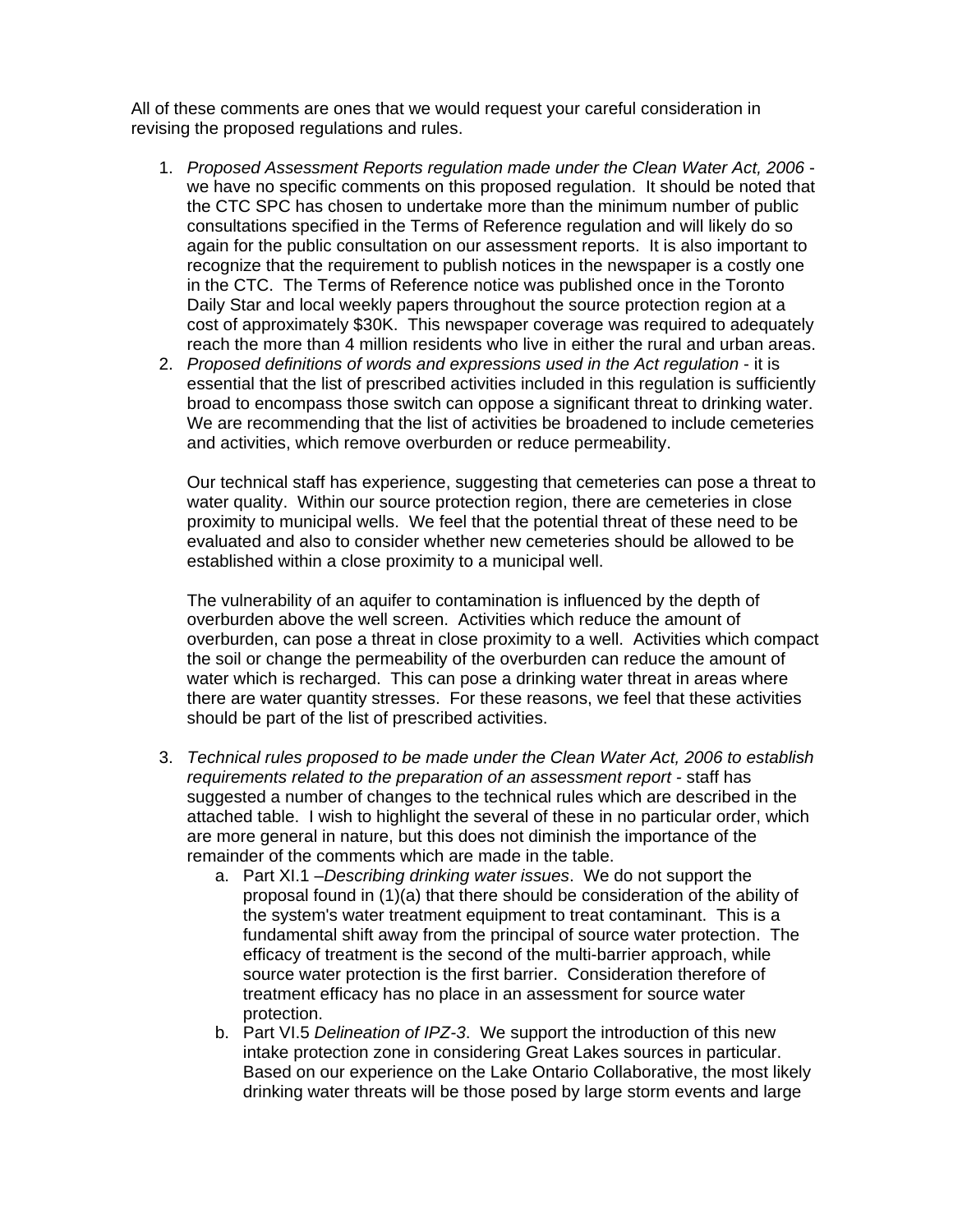spills. Since the technical rules surrounding the IPZ-3 delineation and type of significant quantities of potential contaminants are new, we would recommend that the Ministry support the pilot work that has been proposed by the Lake Ontario Collaborative to "road-test" some of these new rules. It is better to base the rules on some real-life experience, rather than just preliminary considerations, which your technical staff has advised were the background to the current proposals.

- c. Part III *Water Budget*. Within the CTC source protection region there are several communities, where there is current and/or future potential water quantity stress. Two pilot Tier 3 water budgets are underway, which will help define the technical rules that should be established. We find it difficult to assess the current proposed rules in the absence of completion of these pilot Tier 3 water budgets. This is also true of the proposals to include consideration of climate change scenarios. We feel that it is essential that the province provides more direction on what is required in these future scenarios, including the models to be run in the types of scenarios to be considered. This is an area of emerging science. Under a separate initiative, a considerable amount of work is currently underway or planned within the Toronto and Region Conservation Authority which may help inform the technical rules in the future.
- d. *Absence of consideration of municipal long-term water supply strategy.* In the draft guidance provided by the Ministry in October of 2006, there was consideration of long-term municipal water supply. This requirement is not included in the current proposed rules. We feel that this is a significant oversight, particularly in those areas of the CTC source protection region, where there is already water quantity stress, combined with pressure for population growth through other provincial policies such as Places to Grow. Inclusion of current and future population growth is extremely important in the Tier 3 water budget. We would recommend that the rules clearly require this. Further, it will be important in the Source Protection Plan regulation to provide the source protection committee with the option of making recommendations based on the technical work on the amount of water available for municipal drinking water purposes, considering other uses of the water, such as ecosystem function and other takers.

I wish to thank the Ministry for the opportunity to comment on these proposals, as well as the opportunity which a number of our source protection committee members and technical staff took advantage of in participating in your Roundtables. I know that staff made a number of comments in the workbooks which were handed in at the Roundtables and would ask that you consider those comments as well in your overall assessment of your current proposals.

Yours truly,

### Susan Self Chair, CTC Source Protection Committee.

#### Attachment.

cc. Members CTC Source Protection Committee CTC Technical Staff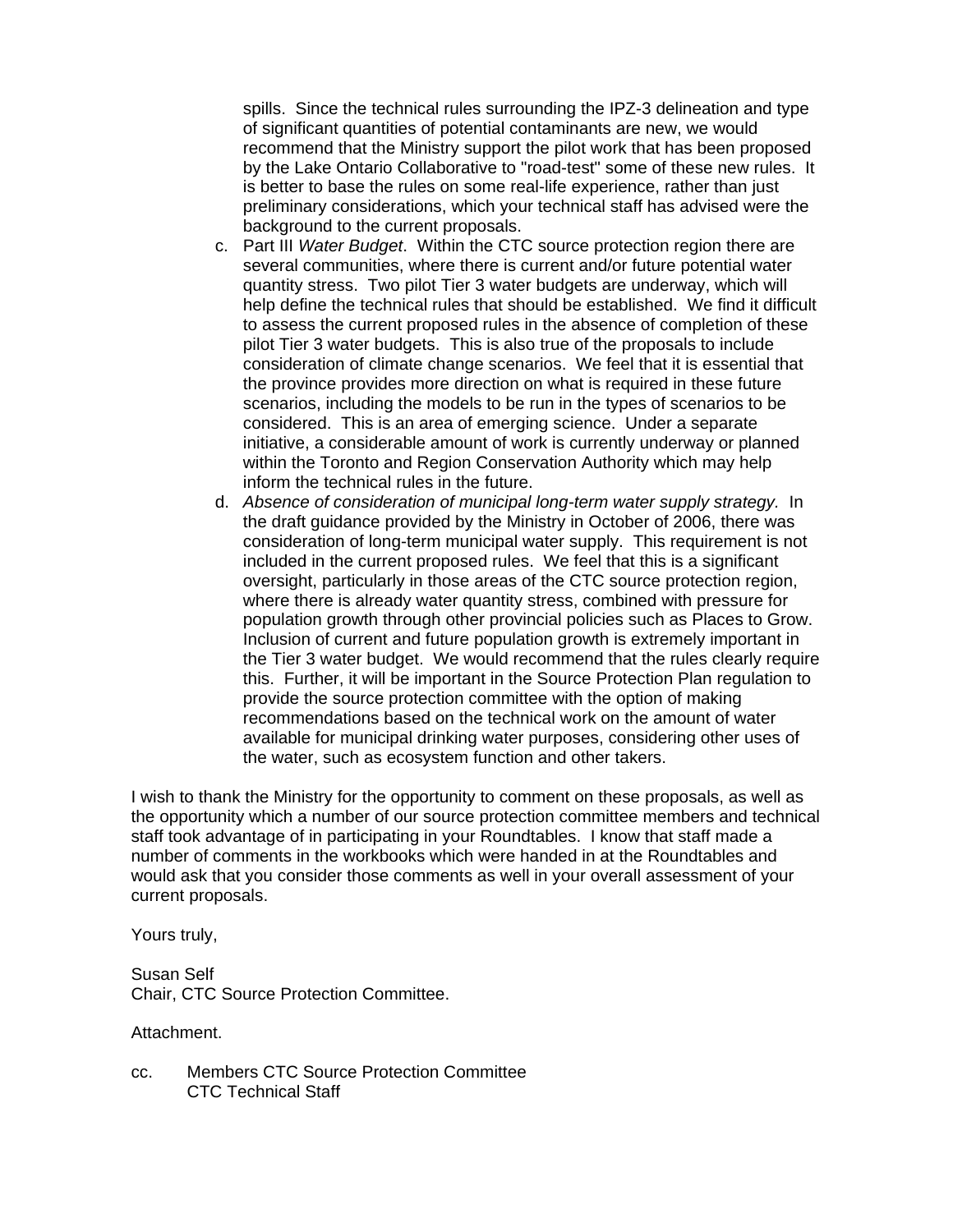| <b>Proposed Rule</b>                                                                                                                                                                                      | <b>Commentary</b>                                                                                                                                                                                                                                                                                                                                                                                                                                                                                                                                                                                                                                                     | <b>Suggested Alternative</b>                                                                                                                                                                                                                                                                                                                                              |
|-----------------------------------------------------------------------------------------------------------------------------------------------------------------------------------------------------------|-----------------------------------------------------------------------------------------------------------------------------------------------------------------------------------------------------------------------------------------------------------------------------------------------------------------------------------------------------------------------------------------------------------------------------------------------------------------------------------------------------------------------------------------------------------------------------------------------------------------------------------------------------------------------|---------------------------------------------------------------------------------------------------------------------------------------------------------------------------------------------------------------------------------------------------------------------------------------------------------------------------------------------------------------------------|
| $7(1)$ Drinking                                                                                                                                                                                           | Reference to rule 24 requiring a water                                                                                                                                                                                                                                                                                                                                                                                                                                                                                                                                                                                                                                |                                                                                                                                                                                                                                                                                                                                                                           |
| <b>Water Threats</b>                                                                                                                                                                                      | budget to be developed – Too confusing!                                                                                                                                                                                                                                                                                                                                                                                                                                                                                                                                                                                                                               |                                                                                                                                                                                                                                                                                                                                                                           |
| 11. Methods &                                                                                                                                                                                             | Also too confusing!                                                                                                                                                                                                                                                                                                                                                                                                                                                                                                                                                                                                                                                   |                                                                                                                                                                                                                                                                                                                                                                           |
| Models                                                                                                                                                                                                    |                                                                                                                                                                                                                                                                                                                                                                                                                                                                                                                                                                                                                                                                       |                                                                                                                                                                                                                                                                                                                                                                           |
| 70. Delineation of<br>IPZ $-3(1)$ the area<br>within each surface<br>water body that (a)<br>may contribute to<br>the intake under<br>extreme storm<br>event conditions up<br>to a 100 year storm<br>event | There is a need to consider potential major<br>sources of contaminants outside of the IPZ-<br>1 and IPZ-2. The 100 year storm line does<br>extend the IPZs but it would only be by<br>chance that this would include a potential<br>major source of contaminants. We also<br>have seen modeling that shows the IPZ<br>based on the 100 year storm less than 20%<br>larger than an IPZ based on a 10 year<br>storm. Concerns have also been raised that<br>the 100 year storm is ill defined. For<br>tributaries rainfall is the critical element of<br>a storm while in Lake Ontario wind may be<br>more important in terms of moving<br>contaminants to the intakes. | Delineation of the IPZ<br>$-3$ using an evidenced<br>based approach. This<br>approach would<br>include investigations<br>and modeling to<br>determine if a source of<br>contaminants in a<br>watershed or along the<br>lake shore could impact<br>drinking water<br>$intake(s)$ in the event of<br>spill. This "evidence"<br>would be used to<br>construct an $IPZ - 3$ . |
|                                                                                                                                                                                                           |                                                                                                                                                                                                                                                                                                                                                                                                                                                                                                                                                                                                                                                                       | We recognize the need<br>for the Ministry to<br>exercise direction and<br>therefore would<br>suggest that the<br>Director would be<br>given the power to<br>approve the specific<br>proposed "evidence-<br>based" study to be<br>employed in<br>identifying an IPZ 3<br>area.                                                                                             |

# **CTC Source Protection Region Comments**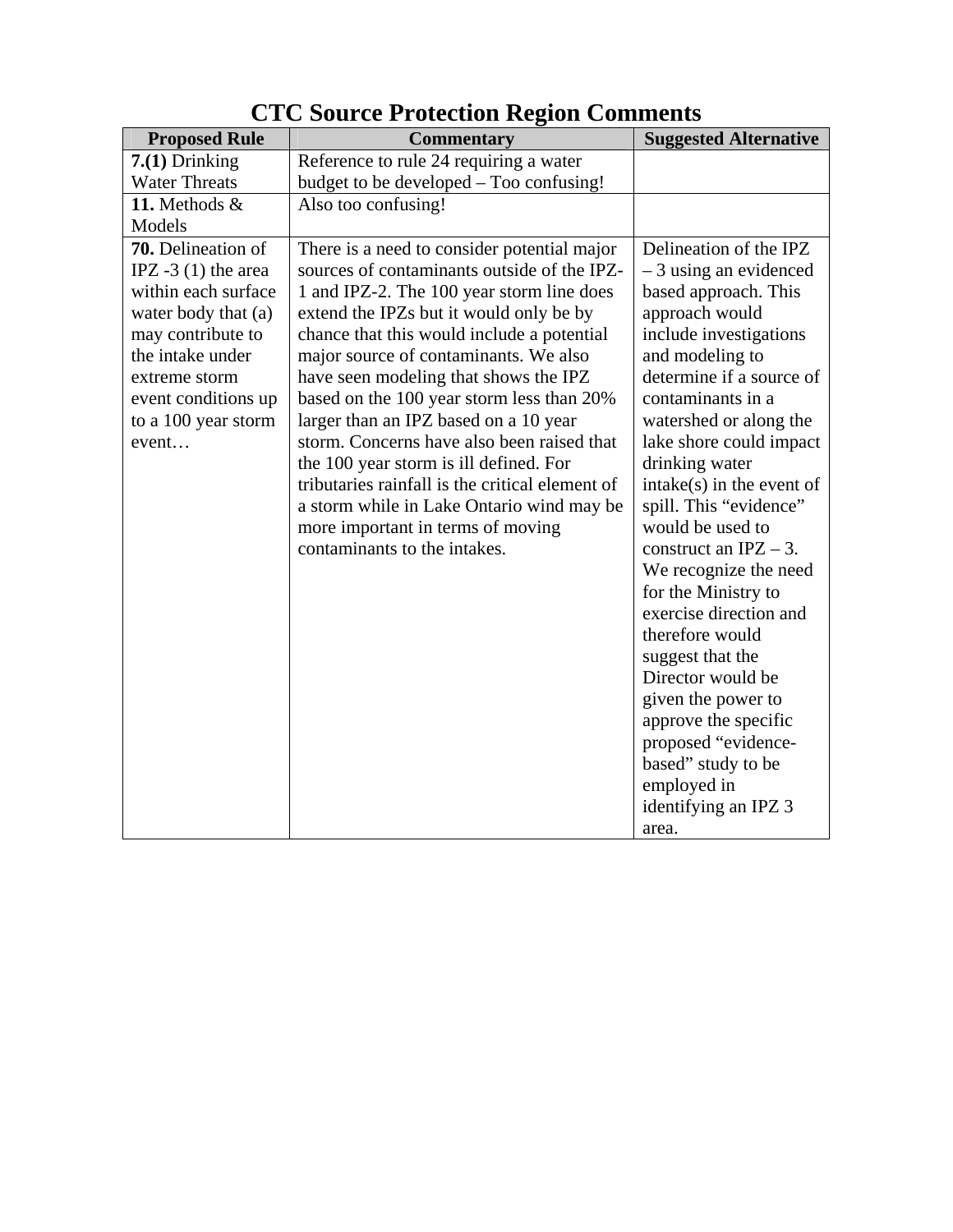| <b>Proposed Rule</b>    | <b>Commentary</b>                                            | <b>Suggested Alternative</b> |
|-------------------------|--------------------------------------------------------------|------------------------------|
| 108. Describing         | We recognize the need for a clear                            | Consider using               |
| Drinking Water          | definition of a drinking water issue.                        | ecosystem                    |
| Issues. $(1)$ (a) The   | However, moving the consideration of an                      | standards/objectives         |
| parameter is            | issue to after treatment undermines the                      | recognizing that some        |
| present at a            | critical concept of protecting source water                  | customization will be        |
| concentrationthat       | as an additional barrier to protect drinking                 | needed.                      |
| exceedsthe              | water.                                                       | In addition                  |
| ODWQS after             | Another important consideration is whether                   | consideration of the         |
| treatment               | the parameter presents an acute health risk                  | nature of the risk posed     |
|                         | or a chronic risk. In the former case, a                     | through failure of the       |
|                         | failure of the water treatment systems is a                  | treatment system is          |
|                         | serious problem. For chronic health risks,                   | required to maintain         |
|                         | a short term failure of a water treatment                    | the multi barrier            |
|                         | system poses less health risk.                               | redundancy.                  |
|                         |                                                              |                              |
|                         |                                                              |                              |
| 112. Listing of         | This proposed rule is complicated by of the                  | Establish a scientific       |
| Drinking Water          | range of potential contaminants. The                         | basis for this rule          |
| Threats. (2) The        | 150,000 L rule may be appropriate for                        | though pilot testing         |
| above ground            | some contaminants, while other more, or                      | and/or other methods.        |
| storage capacity is     | less, toxic compounds likely should have                     |                              |
| equal to for greater    | different volumes and some contaminants                      |                              |
| than 150,000 L:         | such as radionuclides are not measured in                    |                              |
|                         | litres. The Lake Ontario Collaborative has                   |                              |
|                         | proposed a pilot study to the Ministry that                  |                              |
|                         | would test the evidence based approach                       |                              |
|                         | mentioned above applied specifically with                    |                              |
|                         | respect to testing the suitability of this                   |                              |
| 12. (3) Map             | proposed rule.<br>Reference to legible upon being reduced to | Legible (plain $&$           |
| <b>Standards</b>        | $\frac{1}{4}$ of their original size                         | simple)                      |
|                         |                                                              |                              |
| 18. (13)                | Reference to anticipated affects that                        | This could be a              |
| <b>Conceptual Water</b> | changes in climate will have on the                          | commentary through           |
| <b>Budget</b>           | conceptual water budget set put under this                   | provincial direction         |
|                         | part over the next 25 years – too abstract $\&$              |                              |
|                         | cannot be concrete, will only be qualitative                 |                              |
| <b>Part III Water</b>   | Too confusing                                                | Modification of layout       |
| <b>Budget</b>           |                                                              | i.e., making Tier 3          |
|                         |                                                              | Water Budget a subject       |
|                         |                                                              | heading (bold, etc.)         |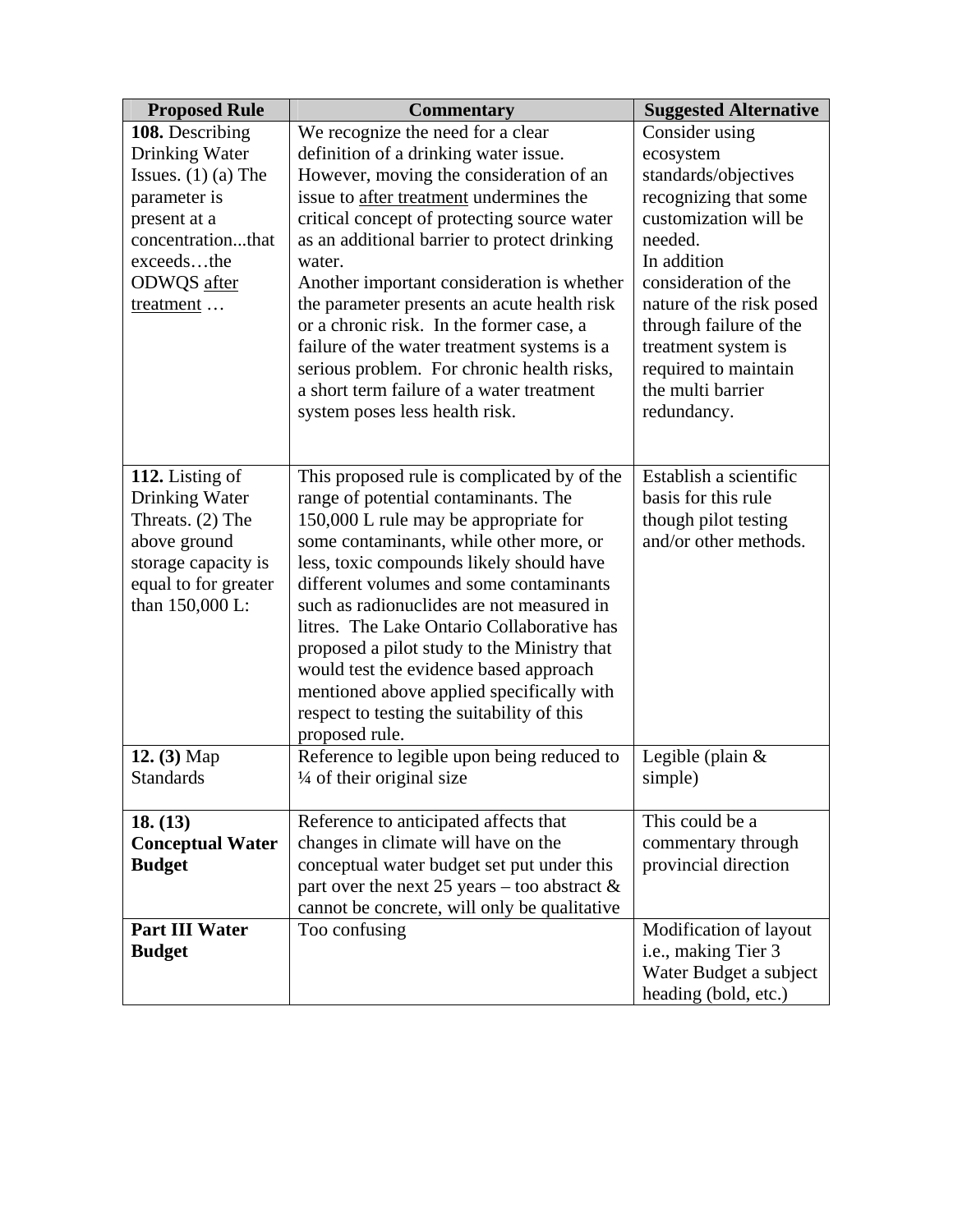| <b>Proposed Rule</b>    | <b>Commentary</b>                              | <b>Suggested Alternative</b> |
|-------------------------|------------------------------------------------|------------------------------|
| 87/88/92. and           | Factors provided in the Rules would not        | Agree with these rules       |
| others. Source          | allow the identification of a significant      | - need confirmation of       |
| <b>Vulnerability</b>    | drinking water threat in an IPZ-1 or an IPZ-   | their implications with      |
| Factor.                 | 2. We understand that only significant         | respect to "parcel-by        |
|                         | drinking water threats need to be identified   | parcel" analysis.            |
|                         | on the landscape. Therefore we are             |                              |
|                         | deducing that no "parcel-by-parcel"            |                              |
|                         | analysis is needed for a Great Lakes intake.   |                              |
| Part IV. 1              | The use of diverse methods introduces          | Make consulting with         |
| <b>Vulnerability</b>    | inconsistencies when the method usage          | neighbouring SPAs a          |
| <b>Assessment &amp;</b> | should make the process seem less $\&$         | requirement to ensure        |
| Delineation,            | match edges.                                   | consistent                   |
| Groundwater             |                                                | interpretations &            |
|                         |                                                | mapping                      |
| Part V.2                | 44. makes reference to using both (1) $\&$ (2) | Simply use $(1)$             |
| <b>Delineation of</b>   | This creates potential inconsistencies;        |                              |
| significant             | (1) is more conservative $&$ covers more       |                              |
| groundwater             | geography $\&$ is easier to apply as           |                              |
| recharge areas          | well as protects SGA for each                  |                              |
|                         | watershed                                      |                              |
|                         | (2) is more ambiguous, overly                  |                              |
|                         | complex, what is the average, what             |                              |
|                         | is the annual precipitation?                   |                              |
| Part V.4                | 52. (4) reference to the parcel of land        | Minimize the                 |
| <b>Delineation of</b>   | within which the well is situated $\&$ the     | protection area the          |
| wellhead                | subsurface are under the parcel –              | well, recommend              |
| protection areas,       | depending on where the well is situated,       | 100m.                        |
| type II & III           | there is no protection of the well,            |                              |
| systems                 | specifically if is in the corner               |                              |
| Part V. 6 WHPA-         | 56. There is no need to combine the            | Should be Tier 3 only        |
| Q1 or WHPA-Q2           | qualitative $\&$ quantitative.                 |                              |
|                         | Inconsistency in requirement of rules          |                              |
|                         | whereby 55. Stress Tier 1 & 56. Model          |                              |
|                         | used Tier3.                                    |                              |
|                         | Link to drinking water quality threat; see     |                              |
|                         | table 5, page 45, cell 2, $&$ column 1 to      |                              |
|                         | support argument                               |                              |
| Part VI.6               | No definition provided                         | Provide definition           |
| <b>Transport</b>        |                                                | within definition            |
| <b>Pathways</b>         |                                                | section                      |
| Part VI. 8              | Deals with 100 year storm & Climate            |                              |
| <b>Delineation of</b>   | Change                                         |                              |
| IPZ-Q1 & IPZ-Q2         |                                                |                              |
| Part VII. 3             | 83. use IPZ2 score for vulnerability           |                              |
| Wellhead                | 84. this is wrong, there is no scoring for     |                              |
| protection areas        | vulnerability in WHPA-F                        |                              |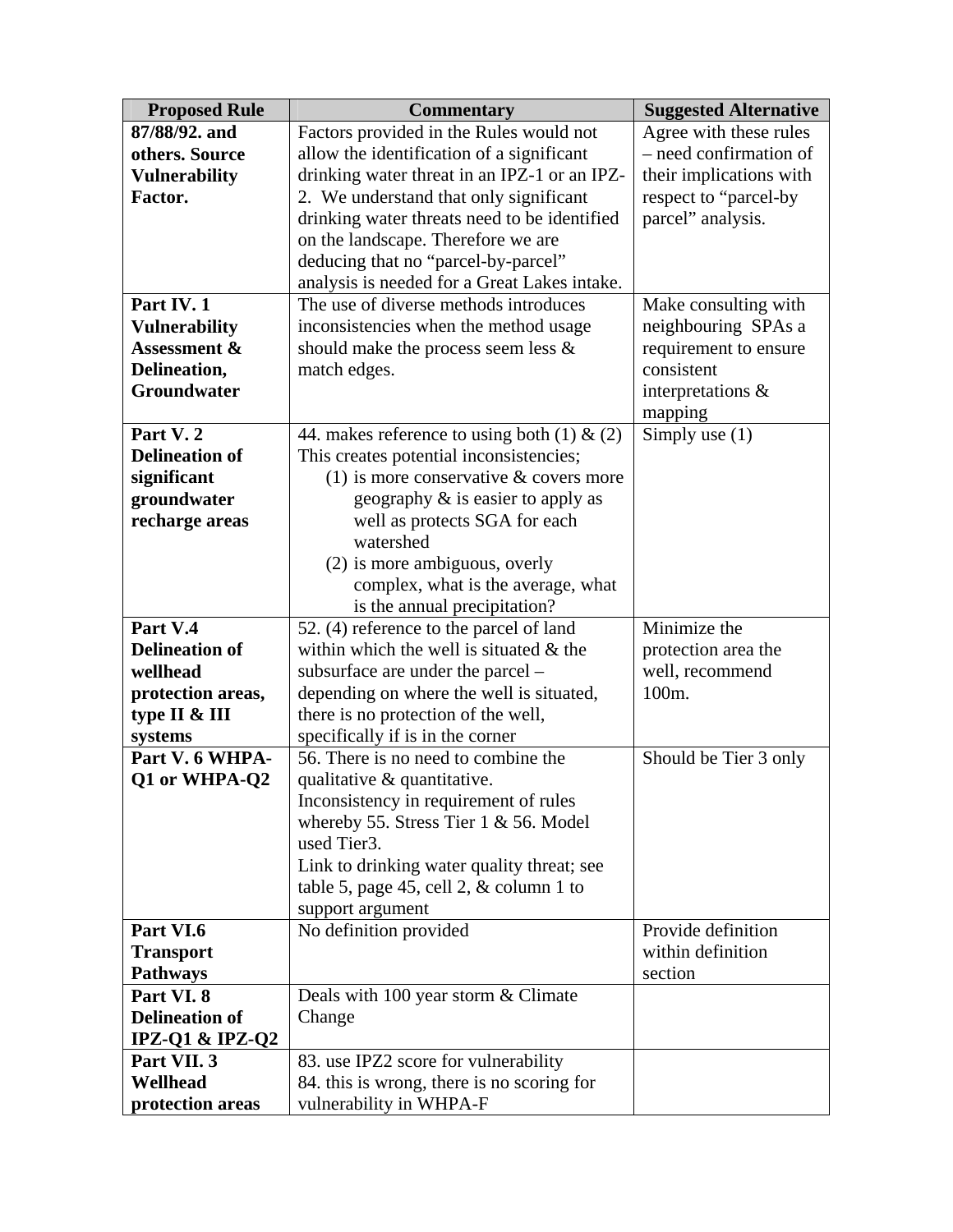| <b>Proposed Rule</b>      | <b>Commentary</b>                          | <b>Suggested Alternative</b> |
|---------------------------|--------------------------------------------|------------------------------|
| Part IX.2                 | Table 4 – Exposure Scenario                |                              |
| <b>Exposure level,</b>    | Requires 2 year & 10 year drought          |                              |
| contributing are          | clarification                              |                              |
|                           | Page 42, quantity, table level (2007)      |                              |
| Part XI.1                 | 108. risk management measures              |                              |
| <b>Describing</b>         | treatability                               |                              |
| drinking water            |                                            |                              |
| issues                    |                                            |                              |
| Part XI.2 Listing         | Table associated page 48, section 111      | Need to add:                 |
| <b>Drinking Water</b>     | Need to expand                             | Cemeteries and               |
| <b>Threats-Activities</b> |                                            | Activities that impact       |
|                           |                                            | permeability:                |
|                           |                                            | 1. removal of                |
|                           |                                            | overburdened                 |
|                           |                                            | - development of             |
|                           |                                            | scores relating to the       |
|                           |                                            | amount of                    |
|                           |                                            | overburdened in              |
|                           |                                            | relation to the depth of     |
|                           |                                            | the well;                    |
|                           |                                            | - scoring %                  |
|                           |                                            | overburdened to              |
|                           |                                            | aquifer -100m zone           |
|                           |                                            | - WHPA                       |
|                           |                                            | 2. change in                 |
|                           |                                            | permeability near            |
|                           |                                            | surface water                |
|                           |                                            | - permeability scores        |
|                           |                                            | should be higher             |
|                           |                                            | whether it be WHPA           |
|                           |                                            | Q1 or Q2 area                |
| Part XI.1                 | 108. risk management measures              |                              |
| <b>Describing</b>         | treatability but should not be part of the |                              |
| drinking water            | assessment report                          |                              |
| issues                    |                                            |                              |
| <b>Definitions:</b>       | Some municipalities in the CTC have had    | Consider adding              |
| <b>Prescribed</b>         | incidents of physical damage of an intake  | "Intensive                   |
| <b>Drinking Water</b>     | by ships. In addition, threats of          | shipping/boating" as a       |
| <b>Threats</b>            | contamination (fuel) have accompanied      | prescribed threat - from     |
|                           | sinkings in the vicinity of intakes.       | both a contaminate           |
|                           |                                            | perspective and a            |
|                           |                                            | physical perspective         |